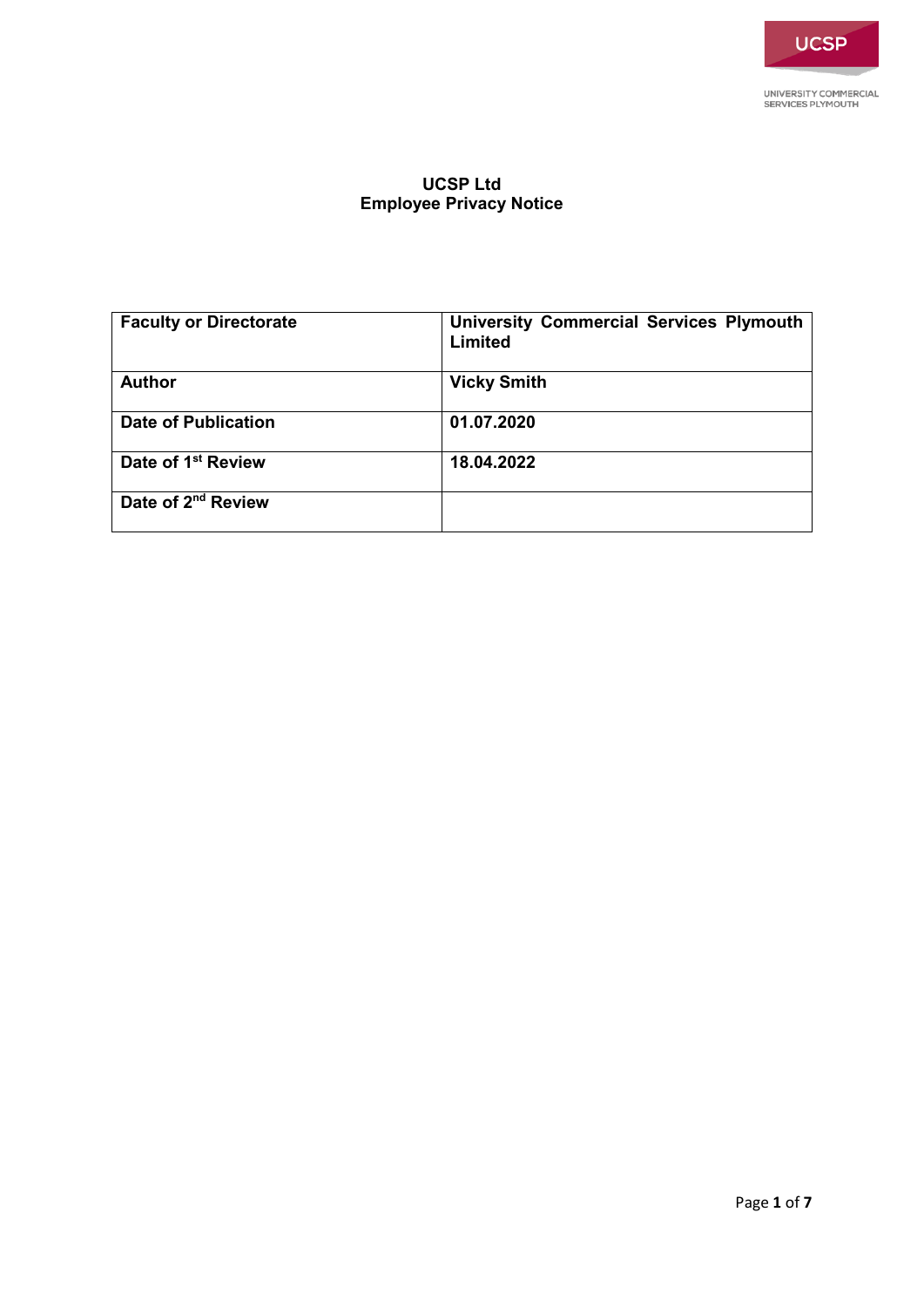

### **1. Introduction**

Our privacy statement explains what types of personal information will be gathered and how this information will be used. In this statement "UCSP", "us", "our" and "we" means University Commercial Services Limited.

University Commercial Services Plymouth Limited (UCSP), a wholly owned subsidiary of the University of Plymouth, is committed to protecting your personal and sensitive personal data, working in accordance with current data protection legislation. UCSP is registered as a data controller with the Information Commissioner's Office under registration number ZA053299. UCSP will process your personal data in accordance with the General Data Protection Regulation (GDPR) and the Data Protection Act 2018 and this privacy notice is issued in accordance with the GDPR articles 13 and 14. UCSP's Data Protection Officer is responsible for monitoring this privacy notice who can be contacted by email at [sarah.cain@plymouth.ac.uk](mailto:sarah.cain@plymouth.ac.uk)

This privacy notice outlines how UCSP collects, processes and uses your information. This notice is applicable to all UCSP employees (current, past or prospective) and other colleagues who have a temporary or ongoing association with UCSP, which includes, but is not limited to students, volunteers, committee members and Boards of Directors, collectively referred to as employees in this document. UCSP is supported by teams within its parent company, The University of Plymouth, who provide it with certain support services. These teams include the Human Resources Department, Finance Department and other key areas who legitimately have access to and process data on behalf of UCSP to carry out essential functions.

#### **2. Why do we collect your data?**

UCSP collects information in order to fulfil its obligations as an employer, in accordance with the GDPR and Data Protection Act 2018. There is always a [lawful basis for](https://ico.org.uk/for-organisations/guide-to-the-general-data-protection-regulation-gdpr/lawful-basis-for-processing/)  [processing](https://ico.org.uk/for-organisations/guide-to-the-general-data-protection-regulation-gdpr/lawful-basis-for-processing/) your information including, but not limited to, the performance of an employment contract and compliance with UCSP's legal obligations, which are outlined below. Where information is not provided by employees, the actions below will not be able to be undertaken. UCSP will not process personal data for marketing purposes, unless prior authority has been given, or transfer personal data outside of the European Union and data is not subject to automated data processing.

It is important that the information held about you is accurate and current. Please ensure you notify your manager or Human Resources of any necessary changes to your information or update your information through Employee Self Service when necessary.

## **3. What type of data do we collect?**

The following are examples of personal data (not exhaustive) which may be collected, stored and used:

- Personal contact details such as name, date of birth, title, addresses, telephone numbers, and personal email addresses
- Marital status and dependants
- Gender
- Next of kin and nominated emergency contact information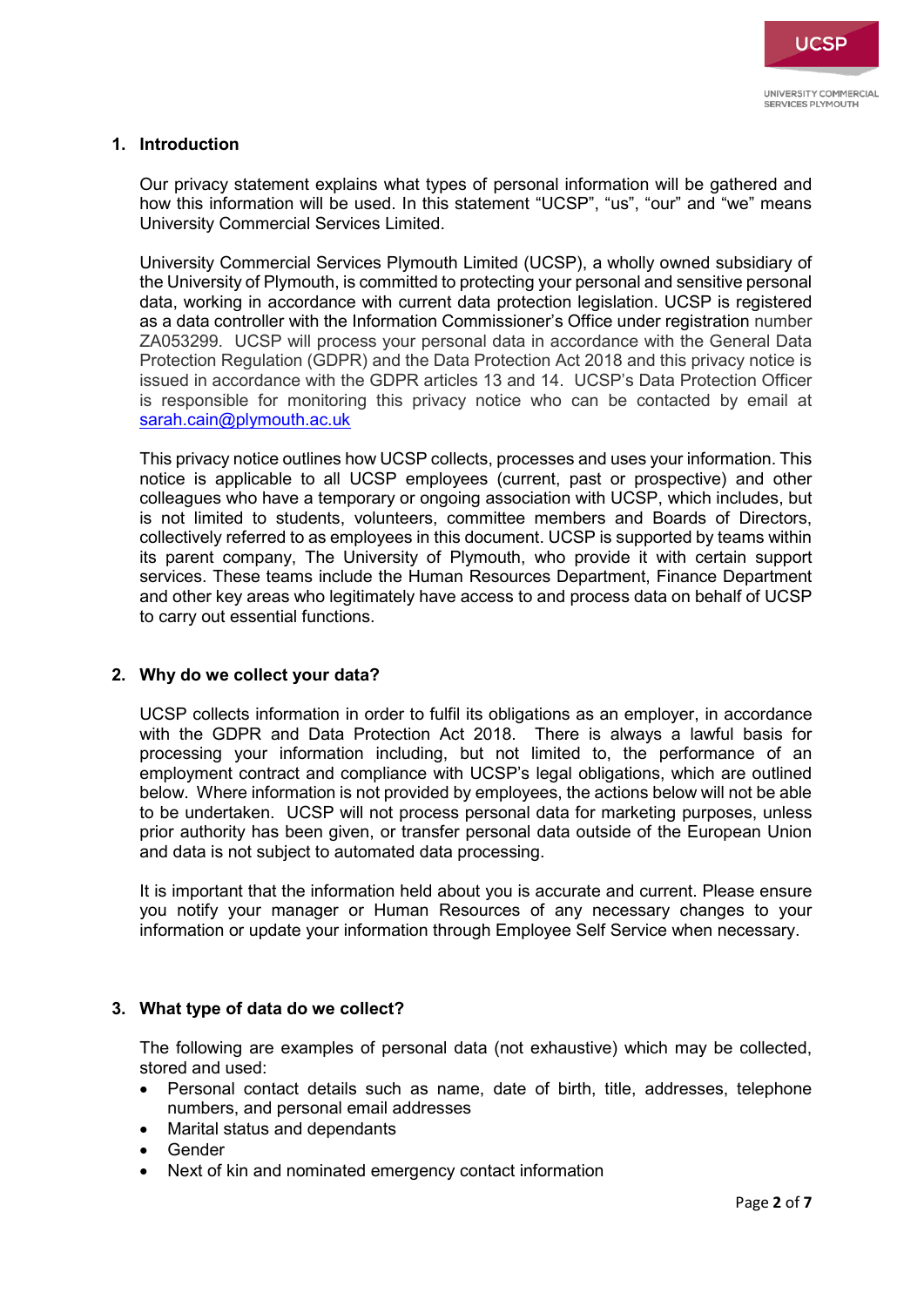

UNIVERSITY COMMERCIAL SERVICES DI YMOUTH

- National Insurance Number, bank account details, payroll records and tax status information
- Salary, annual leave, pension and benefits information
- Copy of driving licence where your employment involves driving for UCSP
- Recruitment information (including copies of right to work documentation, references and other information included in an application form, CV or cover letter or as part of the application process)
- Employment records (including job titles, conflicts of interests, work history, working hours, training records and professional memberships)
- Compensation history, including allowances and bonus payments
- Salary benchmarking and pay modelling
- Personal development information (including appraisal, training and progression)
- Disciplinary, grievance, sickness absence and performance management information
- Information relating to maternity, paternity, shared parental or adoption leave
- CCTV footage and other information obtained through electronic means such as swipe/identity card records
- Information about your use of our information and communications systems
- Photographs
- Passport and UKVI information

We may also collect, store and use the following types of special category personal data:

- Information related to protected characteristics as defined within the Equality Act for monitoring and institutional reporting, for example, equal pay
- Trade Union membership
- Information about your health, including any medical condition, health and sickness records, and disability information
- Information about criminal convictions and offences, including details of DBS records for safeguarding auditing purposes where necessary

## **4. When and how do we collect your data?**

UCSP will collect your information in different ways prior to and during its relationship with you. These will include:

- Information you provide directly to us such as through the application or recruitment process or during your period of employment
- Information provided by other sources such as employment agencies, referees or former employers (some of which may be post- employment e.g. in relation to tax and/or pension).

## **5. How do we use your data?**

UCSP requires this information to manage the employment relationship with employees and the obligations and responsibilities, which arise from this. For example, UCSP may use your information to:

- recruit and select new and existing employees, temporary workers and consultants including matching to future vacancies
- carry out any necessary checks to ensure that employees have the right to work in the UK and are eligible to work with children or other vulnerable individuals and have suitable references in relation to previous employment etc.;
- administer contracts of employment and other contractual arrangements related to temporary and casual workers, consultant and voluntary appointees;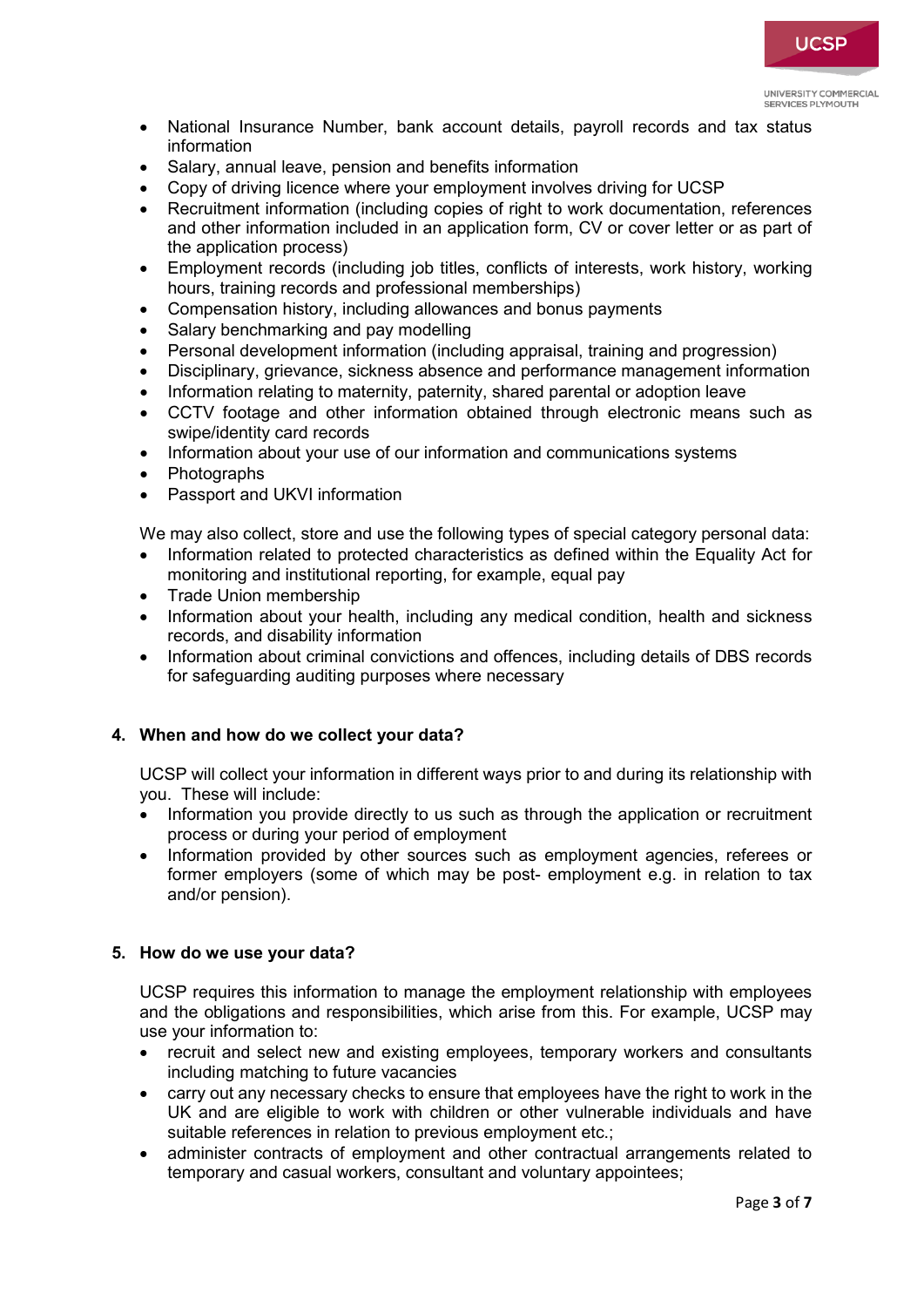- maintain accurate information for current members of staff in the HR database.
- pay employees and ensure they are receiving the pay or other benefits (including pensions and reimbursement of travel and subsistence expenses) to which they are entitled and that the necessary deductions are being made i.e. tax, student loans etc.
- provide staff benefits and administer salary exchange arrangements i.e. childcare vouchers, cycle to work etc.
- manage the health and wellbeing of staff through maintenance of emergency contact details, pre-employment medical details, health screening for relevant roles, information related to disability, incident records, Personal Emergency Evacuation Plans and personal risk assessments.
- record staff absence including sickness, parental leave, jury service etc. and maintain absence management procedures for effective workforce management and employee wellbeing i.e. fitness to work and reasonable adjustments
- record and monitor staff performance, training, development and career progression
- operate and keep a record of disciplinary, grievance and other employee relations processes including employment tribunals to report on internal performance metrics and identify patterns or concerns in specific areas;
- report and monitor data relating to protected characteristics to inform and develop action plans that promote equality, diversity and inclusion at the recruitment stages and within the workplace;
- process specific reports and returns and participate in general statistical surveys for Governmental or regulatory bodies such as relevant Pension Providers and HMRC.
- facilitate internal day to day communications relevant to your employment with UCSP and promotion of your work details on the staff directory which also covers managing the security and car parking through photographic staff ID cards;
- fulfil and monitor legal responsibilities and obligations, for example, within the Equality Act, immigration and health and safety legislation;
- provide references on request for current and former employees;
- provide relevant management information to support UCSP with its effective financial forecasting, workforce management and business planning.

## **6. What is the lawful basis for processing personal data?**

UCSP processes staff data for the above purposes under the following conditions:

- Where consent has been provided
- In order for UCSP to fulfil its obligations under the contract of employment
- Where UCSP needs to comply with a legal obligation (for example, the detection or prevention of crime and financial regulations)
- Where it is necessary for UCSP's legitimate interests (or those of a third party) and the interests and fundamental rights of the member of staff do not override those interests
- To protect the vital interests of the member of staff or of another person (for example, in the case of a medical emergency)
- In order to perform a task carried out in the public interest

UCSP will only process special category data with the employee's explicit consent or under the following conditions:

- For the purposes of the employee's and/or UCSP carrying out its obligations in the field of employment providing appropriate safeguards are in place to protect the individual's fundamental rights and interests:
- For the establishment, exercise or defence of legal claims;
- When it is needed to protect the employee's or another person's vital interests and the employee is not capable of giving consent (for example, in an emergency);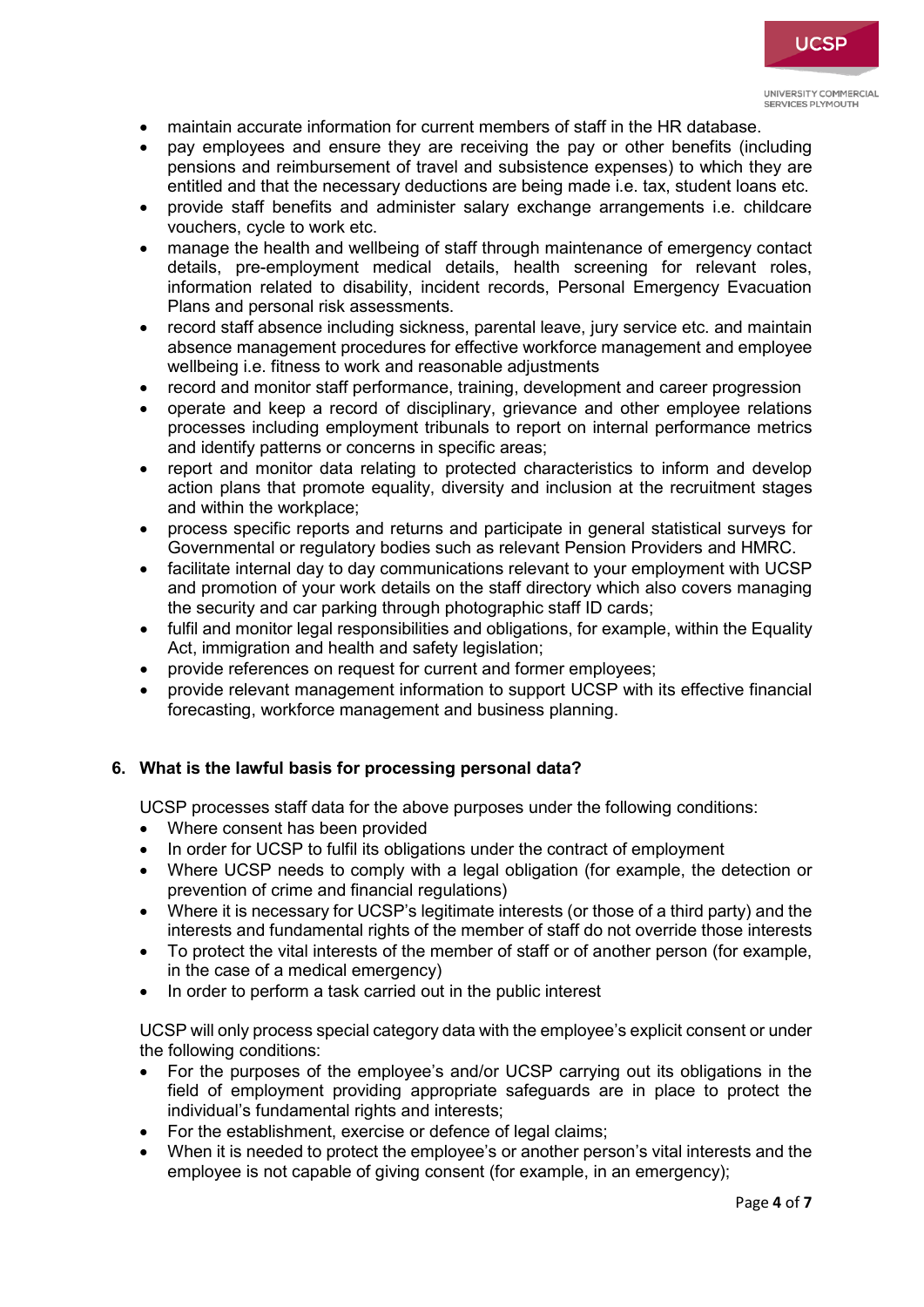- For reasons of substantial public interest; or
- Achieving purposes in the public interest, scientific or historical research purposes or statistical purposes.

If your consent is required for any specific use of your personal data, it will be collected at the appropriate time.

### **7. Who internally has access to your data?**

Information is held by The University of Plymouth where it provides support services to UCSP on its behalf and is carefully controlled with access being granted only if it is needed for a legitimate business requirement i.e. related to one of the activities listed in the section on how we use your data. For example;

- For operational and business continuity purposes, your personal data may be shared with other relevant members of UCSP including Senior Managers
- Your personal data is also shared across relevant IT systems and databases to facilitate the management and delivery of UCSP services, legal requirements and equality reports
- Finance have access to certain information they require for effective forecasting and to process BACS payments
- Reporting Managers have access to certain information through Manager Self-Service to fulfil their obligations and manage your employment
- Managers have access to certain information following incident reports in order to fully investigate those incidents and ensure appropriate control measures are in place

We take your privacy and the security of your data seriously and requests for access to your data are only approved if there is a legitimate reason, which is covered by the relevant lawful basis. If your consent is required then it would be collected in advance of your information being shared.

Staff can access their personal details through Employee Self-Service.

#### **8. Who do we share your data with outside of UCSP?**

UCSP will disclose certain personal detail for specified purposes to external bodies for the legitimate interests of UCSP or of third parties as detailed below.

| Disclosure to                    | Details and legitimate grounds for processing data            |
|----------------------------------|---------------------------------------------------------------|
| <b>University of Plymouth</b>    | For the provision of services such as HR and Finance          |
| <b>UK Visas and Immigration</b>  | To meet obligations as an employer.                           |
| <b>Disclosure and Barring</b>    | To ensure applicants' suitability for particular positions of |
| <b>Service and First</b>         | trust where clearance is required, to prevent harm arising    |
| <b>Advantage Group acting as</b> | to children, young people or adults.                          |
| an umbrella body on behalf       |                                                               |
| of UCSP                          |                                                               |
| <b>Other Employers</b>           | To facilitate the management of external secondment           |
|                                  | employment contractual arrangements                           |
| Mortgage companies and           | For mortgage and letting verification purposes. Information   |
| letting agencies                 | will only be disclosed with written consent of the employee.  |
| <b>HR Revenue and Customs</b>    | For the collection of income tax and national insurance       |
| (HMRC)                           | contributions from employees.                                 |
|                                  |                                                               |
| <b>Pension providers:</b>        | To allow provision of pensions by these providers.            |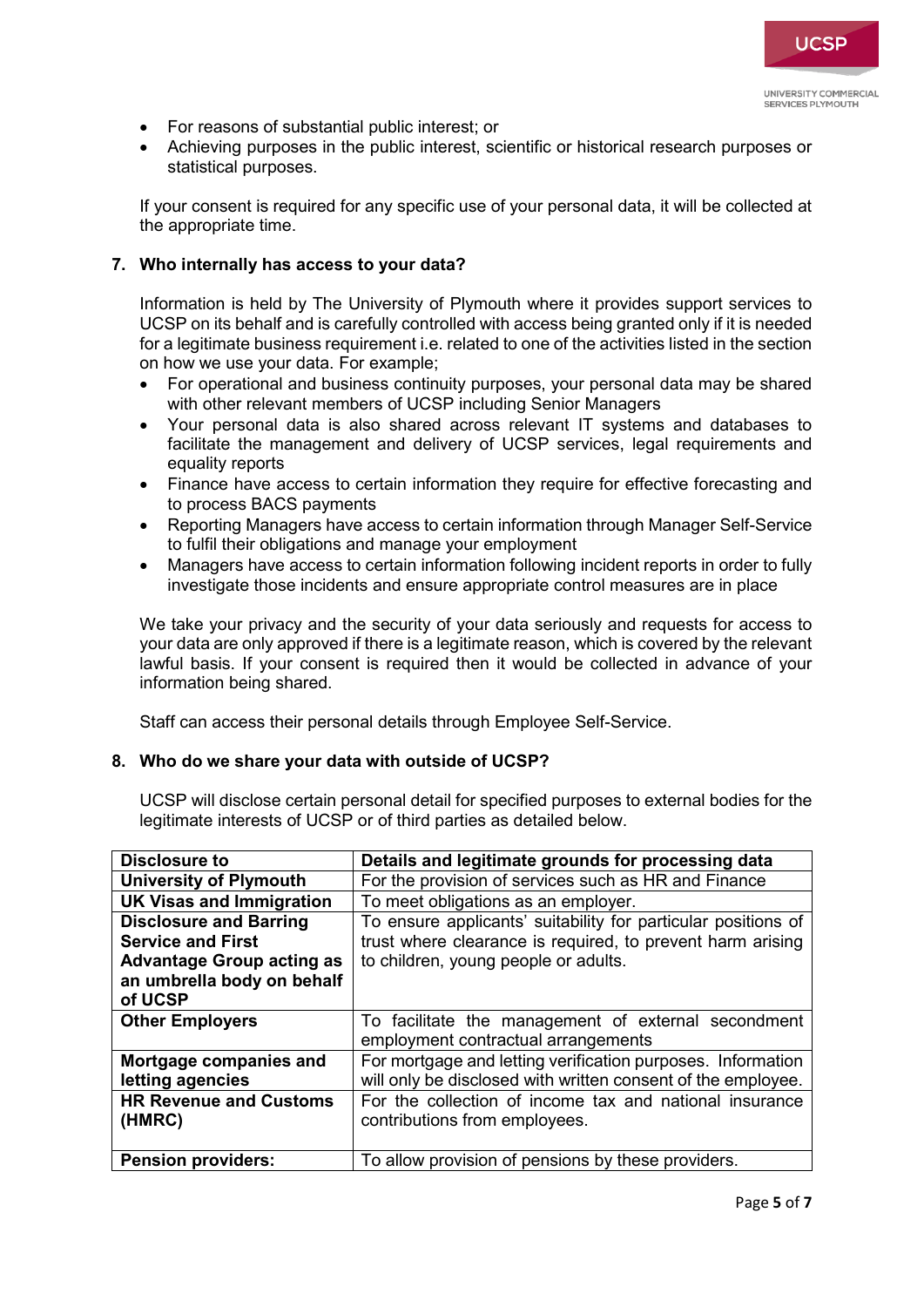# **UCSP**

UNIVERSITY COMMERCIAL SERVICES PLYMOUTH

| <b>Local Government Pension</b> |                                                                 |
|---------------------------------|-----------------------------------------------------------------|
| <b>Scheme; Avivia</b>           |                                                                 |
| <b>Training Providers</b>       | To facilitate the delivery of identified training programmes.   |
| <b>Local Authorities or</b>     | For the purposes of meeting regulatory and safeguarding         |
| <b>Regulatory Bodies e.g.</b>   | requirements.                                                   |
| <b>Plymouth Local</b>           |                                                                 |
| <b>Authority/Ofsted</b>         |                                                                 |
| UK government and other         | Relating to detection of crime, safeguarding national           |
| agencies e.g. Police, DWP,      | security, benefits, union membership, collection of tax or      |
| UKVI, FCO, Unions, ONS          | other payments, and government reporting activities.            |
| <b>UK Enforcement</b>           | Relating to investigation and enforcement of UK Health and      |
| Organisations e.g. The          | Safety, Fire and other statutory legislation.                   |
| HSE, Home Office, Local         |                                                                 |
| <b>Authority and Devon and</b>  |                                                                 |
| <b>Somerset Fire and Rescue</b> |                                                                 |
| <b>Service</b>                  |                                                                 |
| Third party software            | Where external computer systems are used, for example,          |
| suppliers                       | the iTrent HR/Payroll system, there may be occasions            |
|                                 | granted<br>ensure<br>operational<br>where<br>access<br>to<br>is |
|                                 | management. A formal agreement will be entered into by          |
|                                 | third parties and UCSP to protect employee data.                |
| <b>Occupational health</b>      | For specialist advice and support with regard to                |
| service providers:              | employees health in relation to their place of work and         |
| Medigold, Sodexo, Care          | associated activities.                                          |
| <b>First (employee</b>          |                                                                 |
| assistance programme).          |                                                                 |
| <b>Audit companies</b>          | To enable internal / external audit / investigation             |
|                                 |                                                                 |
| Publicly available on           | To enable effective communication certain information is        |
| website                         | included on the UCSP web pages i.e. name, work contact          |
|                                 | details.                                                        |
| <b>Transfer of Undertakings</b> | Where your employment has transferred to another                |
| <b>Protection of Employment</b> | employer, your details will be passed to your new employer      |
| (TUPE)                          | under the TUPE regulations.                                     |

## **9. How long do we keep your data?**

Your personal information will be kept as long as necessary for the purpose(s) for which it was collected in line with UCSP's Records Disposal & Retention Schedule and will be securely destroyed when no longer required.

## **10. What rights do I have?**

As a data subject you, have a number of rights in relation to your personal data. You can:

- access and obtain a copy of your data on request
- require UCSP to amend incorrect or incomplete data
- require UCSP to stop processing your data, for example where the data is no longer necessary for the purposes of processing
- object to the processing of your data where UCSP is relying on its legitimate interests as the legal ground for processing
- require us to erase your personal data